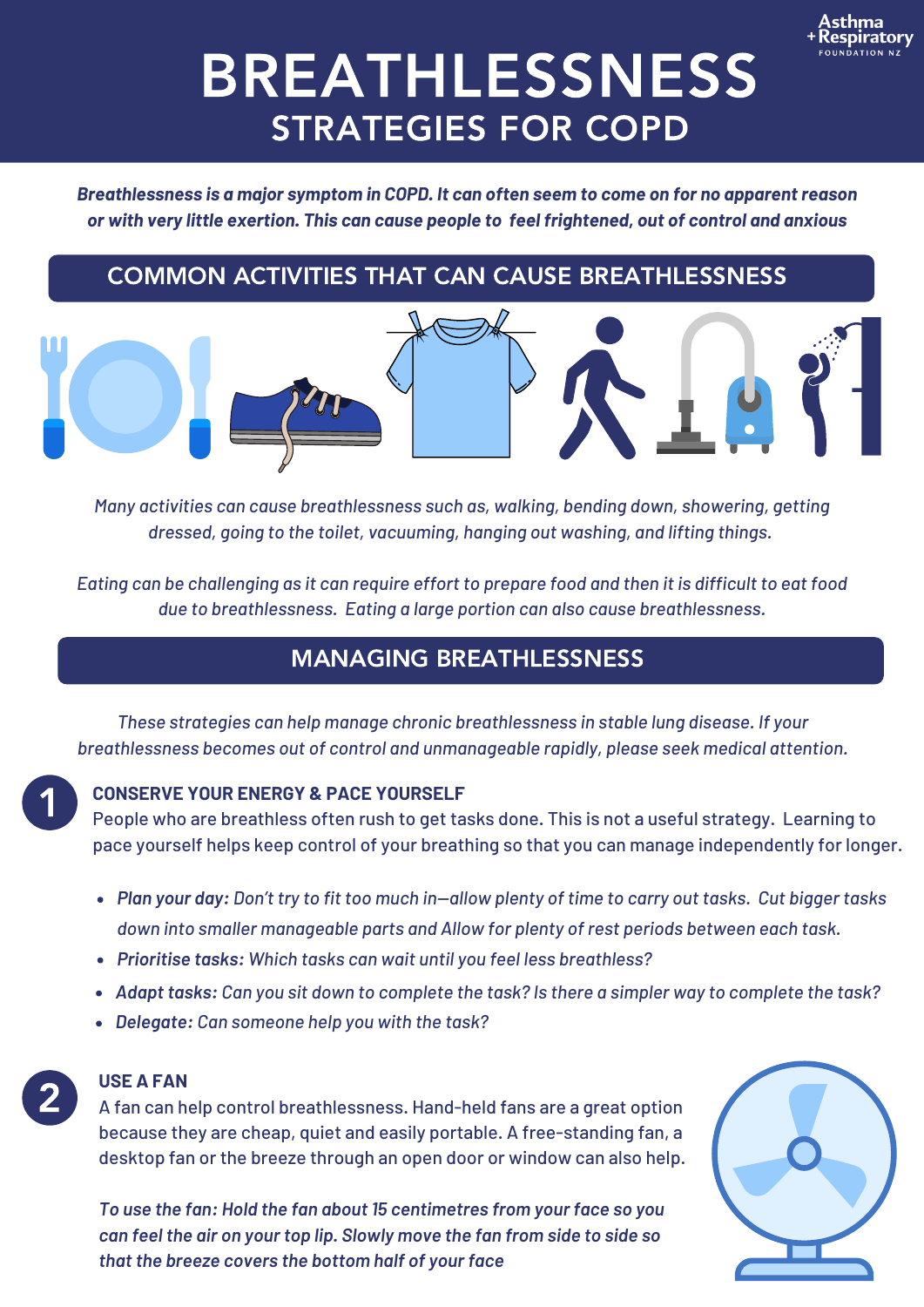

### **FIND A RESTING POSITION**

Find your resting position – this is a position which helps you relax and breathe better. You may already unconsciously use these.



Lean forward with arms resting on your knees or the sides of a chair. Position knees slightly apart



Lean forward over a table or surface resting on your arms up on some pillows or similar



Lean forward with arms resting on a surface such as supermarket trolley, or back of a chair. Alternately, rest standing with your back against a wall.



## **BREATHING CONTROL TECHNIQUES**

There are several different breathing techniques that can be used to manage breathlessness. Practice them to find what suits you.

#### **BREATHING CONTROL**

1) Place one hand on your tummy. 2) Relax upper chest & shoulders. 3) Breathe in gently through your nose (feel your tummy move out). 4) Breathe out through your nose and/or mouth and your tummy will move in.

#### **PURSED LIPS**

This can be used with all activities and at rest. 1) Breathe in gently through your nose. 2) Breathe out with your lips pursed as if you are whistling or blowing through a straw

#### **BLOW AS YOU GO**

Use this when doing something that makes you breathless, such as hanging out washing. 1) Breathe in before you make the effort.

2) Breathe out while making the effort.

#### PACED BREATHING

Useful when you're active (climbing stairs or walking). 1) Pace your steps to your breathing. 2) Breathe in. 3) Breathe out as you go up a stair.

## **BREATHE AROUND THE RECTANGLE**

1) Focus on a rectangle shape eg door frame or window 2) Breathe in along the short side 3) Breathe out along the long side



መ<br>ወ

ath e

o  $\Xi$